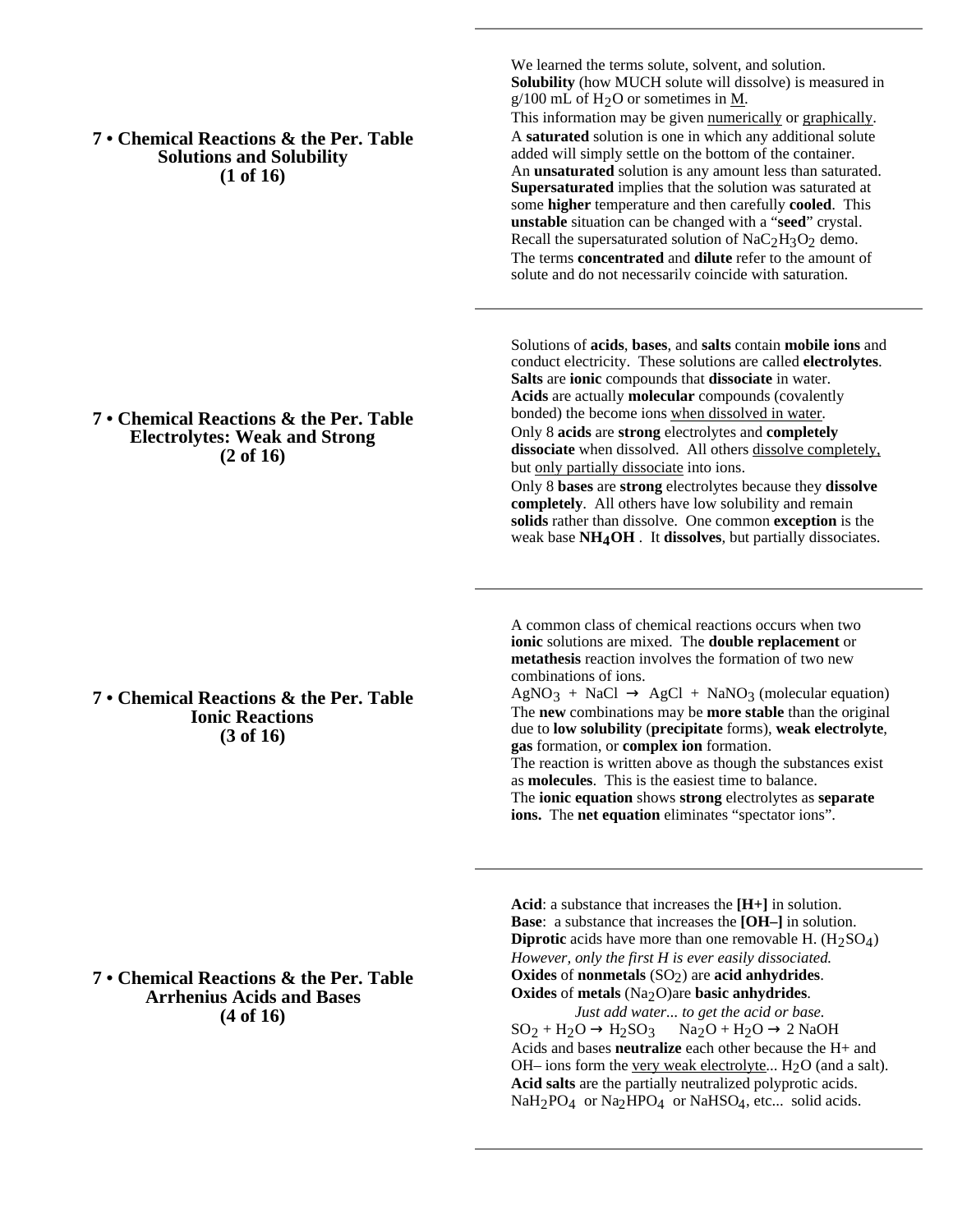**7 • Chemical Reactions & the Per. Table Brønsted-Lowry Acids and Bases (5 of 16)**

# **(6 of 16)**

**7 • Chemical Reactions & the Per. Table Ions in Water Some Metal Ions Make Acidic Solutions**

# **7 • Chemical Reactions & the Per. Table Trend in Strengths of Acids and Bases Three cases to explain (7 of 16)**

#### **7 • Chemical Reactions & the Per. Table Lewis Acids and Bases (8 of 16)**

**Acid**: a proton  $(H^+)$  **donor**. **Base**: a proton **acceptor**. This is a more general definition of acids and bases because it does not **require** the substance to be dissolved in water. Consider the following equations:

The species that accepted the proton (base) can be considered a donor (conjugate acid) in the reverse reaction.

|                                                                |               | $HF + H2O$ | $H_3O^+ + F^-$                        |  |
|----------------------------------------------------------------|---------------|------------|---------------------------------------|--|
|                                                                | (acid) (base) |            | (acid) (base)                         |  |
|                                                                | $NH_3 + H_2O$ |            | $NH_4$ <sup>+</sup> + OH <sup>-</sup> |  |
|                                                                |               |            | (base) (acid) (acid) (base)           |  |
| Strong base weak conjugate acid, (good acceptor lousy          |               |            |                                       |  |
| donor). Conjugates differ by only a $H^+$ (e.g. HF and $F^-$ ) |               |            |                                       |  |

Since water molecules are polar, they surround ions in solution (called **hydration**). When we write  $Na<sup>+</sup>(aq)$  and  $Cl<sup>-</sup>(aq)$  we are implying this more complex situation. Some highly charged ions  $(A1^{3+}, Cr^{3+}, Fe^{3+})$  tend to tightly bind the water molecules. We can write them as complex ions:  $Al(H_2O)6^{3+}$ 

The electron clouds are drawn toward the central ion and away from the oxygen and therefore the O-H bond. This extra-polar O-H bond results in the H atom more readily joining with a passing water molecule... making the solution acidic. [Note: this is a conjugate acid-base situation.]

 $Al(H_2O)_6^{3+} + H_2O$   $H_3O^+ + Al(H_2O)_5OH^{2+}$ 

**Case 1**: The more oxygens on an oxoacid, the stronger the acid.  $H_2SO_4 > H_2SO_3$ .. HClO<sub>4</sub> > HClO<sub>3</sub> > HClO<sub>2</sub> > HClO **Why**?: The electronegative oxygens draw electron density away from the central atom and therefore from the H-O bond... making it more polar. H leaves more easily. **Case 2**: The more electronegative the central atom, the stronger the oxoacid.  $H_3PO_4 < H_2SO_4 < HClO_4$ 

**Why**? Same as above... the more electronegative atom in the center makes the O-H bond more polar. **Case 3**: Binary acid strength depends on the **SIZE** of the atom...  $HF < HCl < HBr < HI$ ... not the electronegativity. **Why**?: The greater distance means a weaker attraction.

Consider the formation of a **coordinate covalent bond**: **Acid**: electron pair acceptor [Note: proton *donor*] **Base**: electron pair donor [Note: proton *acceptor*] This definition is more general than the other two because this covers cases that don't even involve hydrogen (protons). Classic case:  $HN_3 + BF_3$  NH<sub>3</sub>BF<sub>3</sub> Other important cases:  $oxide$  of metal +  $oxide$  of nonmetal salt (base anhydride + acid anhydride)  $CaO + SO<sub>2</sub>$   $CaSO<sub>3</sub>(s)$ and the oft-confusing reactivity of  $CO<sub>2</sub>$ 

 $OH^- + CO_2$   $HCO_3^-$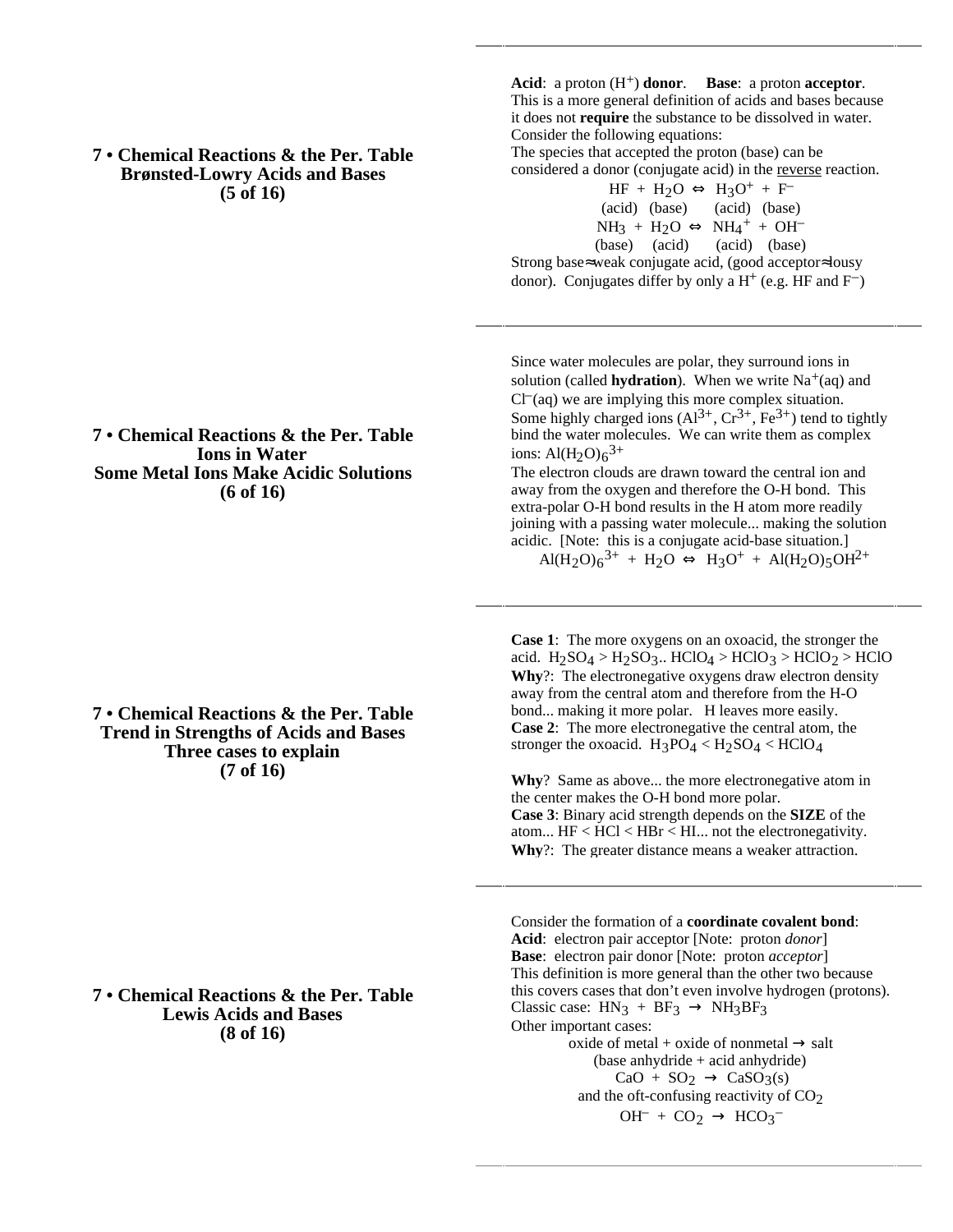**7 • Chemical Reactions & the Per. Table Oxidation Numbers (9 of 16)**

**7 • Chemical Reactions & the Per. Table Balancing Redox Equations Oxidation Number Change Method Step-By-Step (10 of 16)**

**7 • Chemical Reactions & the Per. Table Balancing Redox Equations Ion-Electron Method (Half-reaction Method) Step-By-Step (11 of 16)**

**7 • Chemical Reactions & the Per. Table Balancing Redox Equations Reactions in Basic Solution (12 of 16)**

#### **Definition**:

Oxidation numbers are the *apparent* charges atoms have if shared e–'s are assigned to the *more* electronegative atom. You can assign ox. #'s by studying a Lewis diagram or... **The Rules:**

…ox. # of neutral atoms is 0

In compounds…

…simple ions have ox. #'s equal to their charge.

...F (-1), Family I (+1), II (+2), Al (+3)

…O is usually (-2) except peroxide and OF2

…H is usually (+1) except hydrides of Fam. I, II, Al …the sum of the ox. #'s of individual atoms equals the charge on the entire species.

1. Identify the ox. #'s of elements that change PER ATOM. One element will change UP (oxidation  $/$  lose  $e^{-}$ 's) one element changes DOWN (reduction / gain e<sup>-</sup>'s).

2. Adjust coefficients and  $e^-$  changes for situations where more than one atom MUST change: ex:  $2HCl + K_2Cr_2O_7$  KCl +  $2CrCl_3 + Cl_2 + H_2O$  $Cr: 2 \times (3 e^-)$  per Cr) Cl:  $2 \times (1 e^-)$  per Cl)

- 3. Balance these changes in  $e^{-s}$  ( $e^{-}$  gained  $= e^{-}$  lost).
- 4. Balance all elements except H and O.
- 5. Balance O's (add  $H<sub>2</sub>O$ 's as needed).
- 6. Balance H's (add  $H^+$ 's as needed).
- 7. If solution is basic, see card #12.
- 1. Identify the substances involved in the oxidation and reduction changes. Include substances so that all elements are represented (except H and O).

For each half-reaction…

- 2. Balance all elements except H and O.
- 3. Balance O's (add  $H<sub>2</sub>O$ 's as needed).
- 4. Balance H's (add  $H^{+}$ 's as needed).
- 5. Balance charges (add  $e^{-t}$ s to the more positive side).
- 6. Balance e–'s in the two half-reactions.
- 7. Combine the two half-reactions. Cancel substances that show up on both sides of the equation ( $e^{-\gamma}$ s must cancel).
- 8. If solution is basic, see card #12.

If the reaction occurs in a basic solution (usually stated clearly in the problem) then instead of  $H^+$ 's and  $H_2O$ 's, you utilize OH<sup>-</sup>'s and  $H<sub>2</sub>O$ 's.

An easy method is:

- balance as though the reaction were in an acid solution. - add OH<sup> $-$ </sup>'s to each side of the equation until all  $H^{+}$ 's are turned into  $H<sub>2</sub>O's$ .
- cancel H<sub>2</sub>O's that show on both sides of the equation.